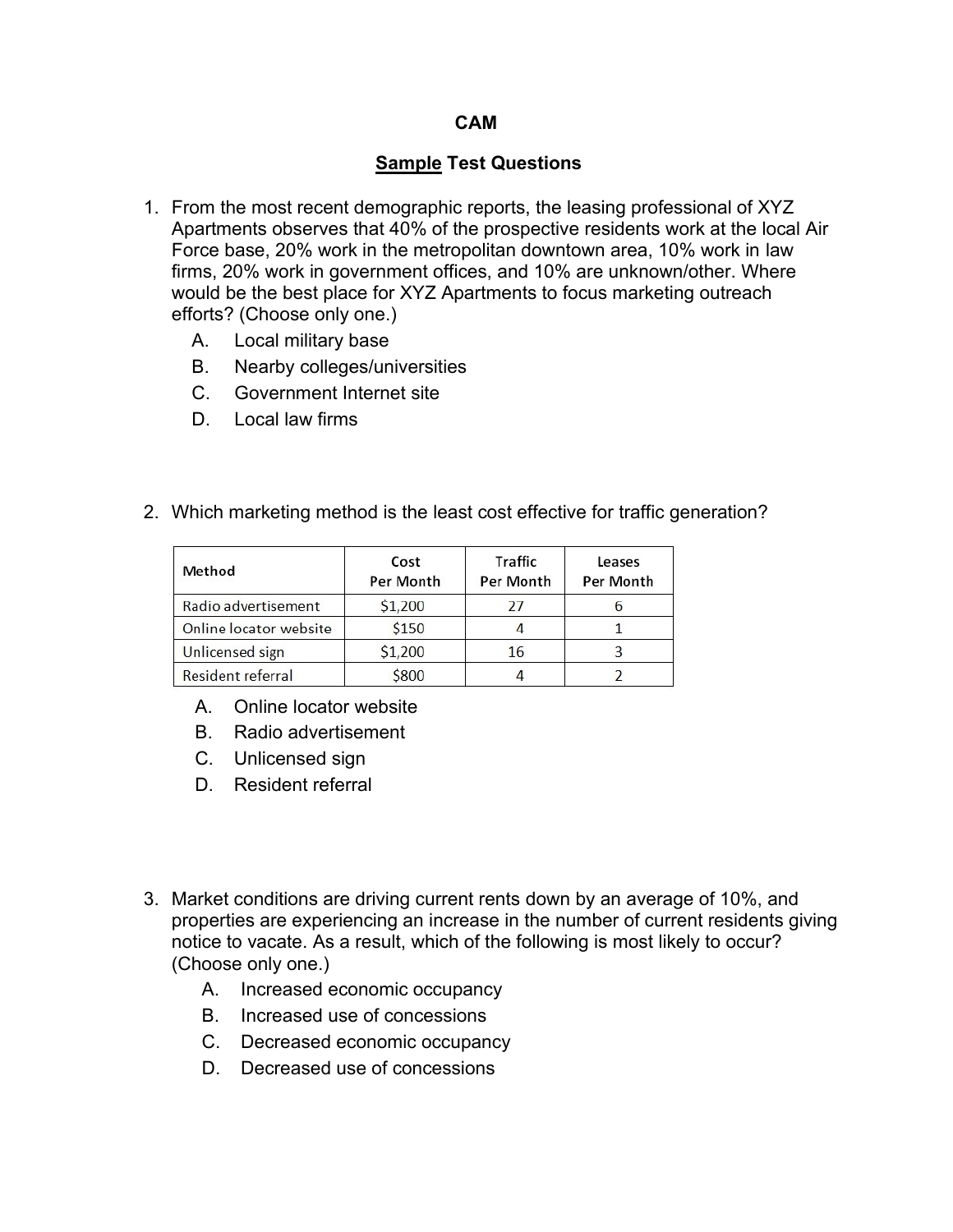- 4. The cost to upgrade 25 units will be \$3,500 per unit. The owner wants to scale back by replacing only refrigerators instead of all appliances, reducing the cost to \$2,800. What is the payback period if the additional market rent is now \$54 per month? (Choose only one.)
	- A. 52 months
	- B. 31 months
	- C. 39 months
	- D. 45 months
- 5. The following table contains unit type, rent, date vacated, made-ready date, and move-in date information for five units at XYZ Apartments.

| Apt. No. | <b>Unit Type</b> | Rent    | Vacated        | <b>Made Ready</b> | Move In        |
|----------|------------------|---------|----------------|-------------------|----------------|
|          |                  |         |                |                   |                |
| 104      | 1/1              | \$850   | Nov. 3         | <b>Nov. 8</b>     | Nov. 9         |
| 107      | 1/1              | \$975   | Nov. 6         | Nov. 19           | Nov. 19        |
| 212      | 2/2              | \$1,450 | <b>Nov. 22</b> | Nov. 30           | Dec. 5         |
| 435      | 2/2, Den         | \$1,855 | Nov. 17        | Nov. 23           | <b>Nov. 26</b> |
| 513      | 2/2              | \$1,565 | Nov. 11        | <b>Nov. 16</b>    | Nov. 17        |

Which unit lost the most rent? (use a 30-day month)

- A. 104 lost \$170
- B. 107 lost \$423
- C. 212 lost \$628
- D. 435 lost \$556
- 6. XYZ Apartments is a 250-unit high-rise community. Two months into the new fiscal year, news is posted that the largest employer in the area is transitioning its business overseas. The market is saturated with newer multi-family construction while existing home ownership is declining due to more stringent lending standards. The choice to rent is overshadowing the desires of homeownership. Employees at the aforementioned company occupy 60% of the property's units.
	- A. Reforecast the budget for the year
	- B. Conduct a market survey
	- C. Start a new aggressive resident referral program
	- D. Hold a strategic meeting with the owner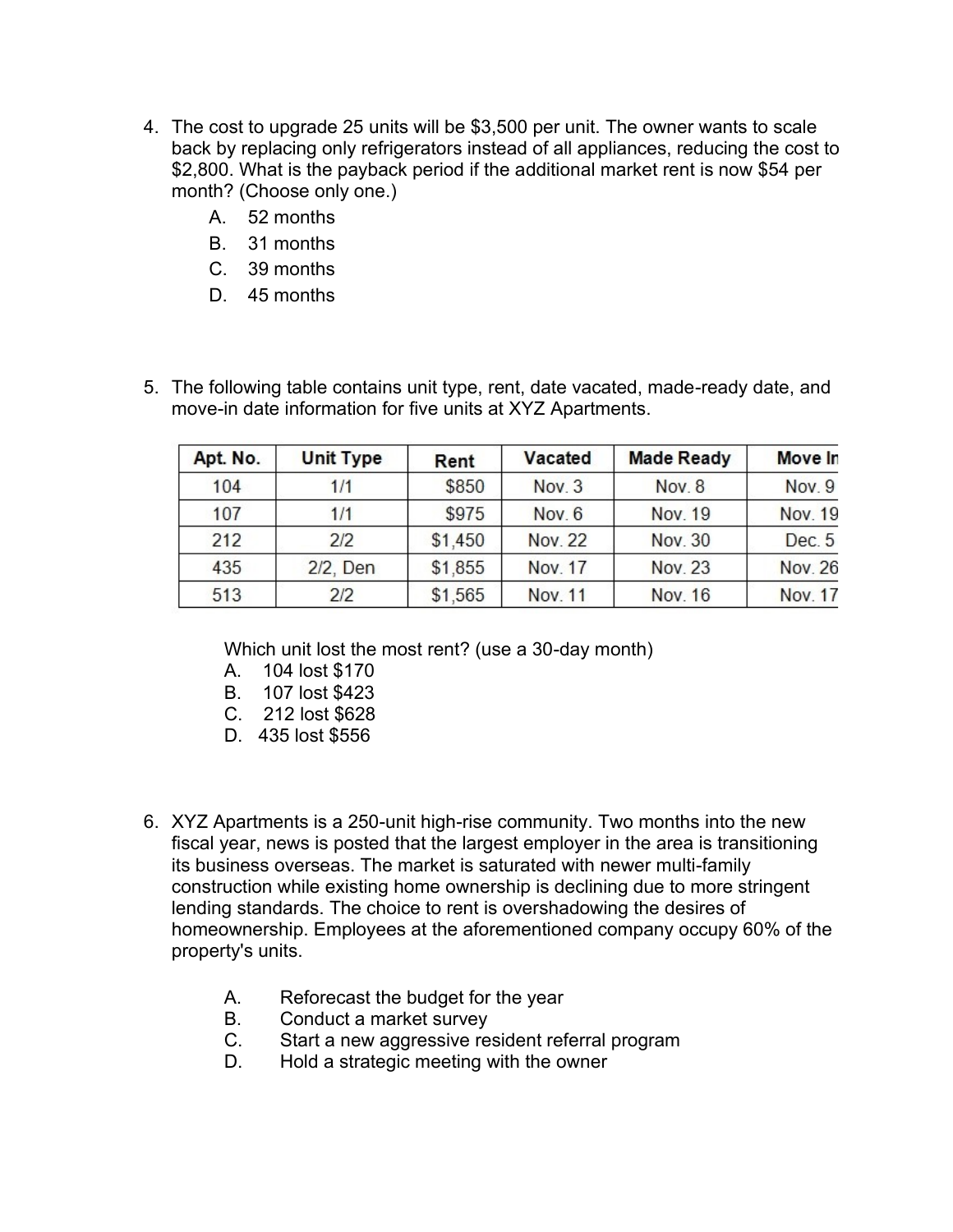7. XYZ Apartments consists of 363 one-, two-, and three-bedroom units. Property amenities include a swimming pool, a pet park, a lighted tennis court, a fitness center, a playground, and three barbeque and picnic areas. The community also has 375 parking spaces and an on-site laundry care center with six washers and dryers. The resident profile is a blend of families, singles, and couples, with children present in more than half of the apartments. A majority of residents are upper blue collar to white collar workers in largely administrative and professional roles.

What resident event would most likely be a success?

- A. A wine tasting party
- B. A barbeque cook-off and pot-luck
- C. A bridge game competition
- D. A tour bus trip to casinos in the next state
- 8. A property owner is concerned with the 60-day trend and low property closing ratio. Many prospective residents have leased at neighboring communities that have upgraded interiors but comparable rents (price per square foot). Leasing team members claim that they are having a hard time overcoming objections to old countertops and appliances. Your supervisor schedules a meeting to meet with the owner to discuss the best response. In preparing for the meeting, which of the following **is most essential**:
	- A. Complete and recheck the year to date owner's reports for accuracy
	- B. Review leasing agent closing ratios for previous months to find problems
	- C. Recheck market comps with calls and undercover shops
	- D. Aggressively work renewals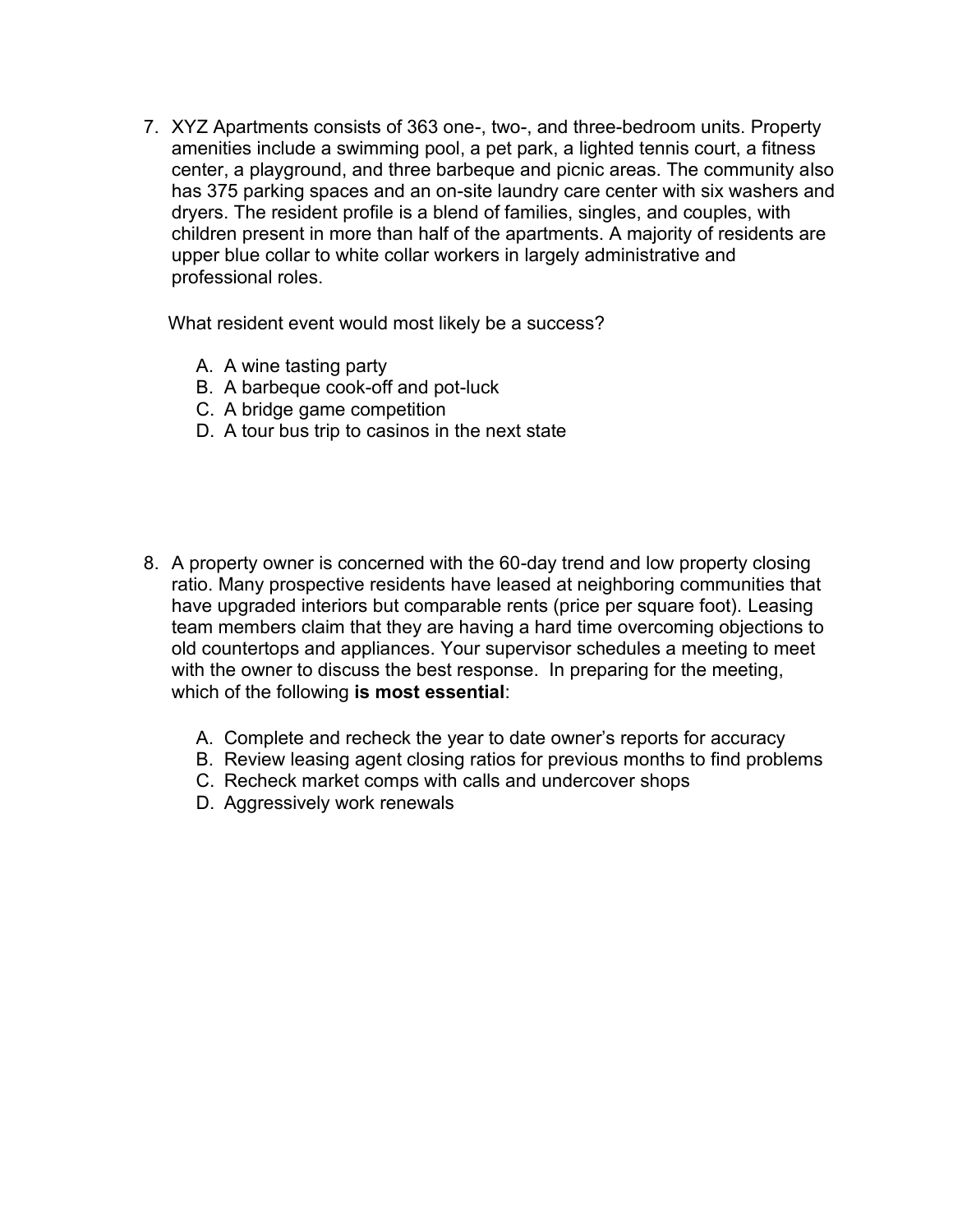| Unit<br><b>Type</b> | <b>Number</b><br>of Units | <b>Square Feet</b><br>per Unit | Total<br><b>Square Feet</b> | <b>Monthly Rent</b><br>per Unit | Total<br><b>Monthly Rent</b> | <b>Rent per</b><br><b>Square Foot</b> |
|---------------------|---------------------------|--------------------------------|-----------------------------|---------------------------------|------------------------------|---------------------------------------|
| 1x1                 | 80                        | 467                            | 37.360                      | \$489                           | \$39,120                     | \$1.04                                |
| 1x1                 | 100                       | 580                            | 58,000                      | \$559                           | \$55,900                     | \$0.96                                |
| 1x1                 | 100                       | 685                            | 68.500                      | \$599                           | \$59,900                     | \$0.87                                |
| 2x1                 | 120                       | 911                            | 109.320                     | \$739                           | \$88,680                     | \$0.81                                |
| Total               | 400                       |                                | 273,180                     |                                 | \$243.600                    |                                       |

9. The table below illustrates the rent schedule for an apartment community:

Which unit type would have the highest impact if rents were changed across the board?

- A. Small 1x1
- B. Large 1x1
- C. Medium 1x1
- D. Two bedrooms
- 10.XYZ Apartments is a 400-unit apartment community with 350,000 total square feet. The following operating statement for XYZ Apartments is for the period ending August 31. XYZ Apartments has experienced 140 move-outs as of August 31.

| Account                         | <b>MTD Actual</b> | <b>MTD Budget</b> | \$ Variance | <b>YTD Actual</b> | <b>YTD Budget</b> | \$ Variance | <b>Annual Budget</b> |  |
|---------------------------------|-------------------|-------------------|-------------|-------------------|-------------------|-------------|----------------------|--|
| Revenue                         |                   |                   |             |                   |                   |             |                      |  |
| Rent                            | 476,018           | 504,082           | $-28,064$   | 3,706,704         | 3,816,507         | $-109,802$  | 5,905,291            |  |
| Vacancies                       | $-83,409$         | $-35,286$         | $-48,123$   | $-723,651$        | $-372,784$        | $-350,867$  | $-518,999$           |  |
| Other Revenue                   | 7,028             | 3,452             | 3,576       | 43,288            | 27,616            | 15,672      | 41,424               |  |
| <b>Total Revenue</b>            | 399,637           | 472,248           | $-72,612$   | 3,027,350         | 3,471,339         | $-443,989$  | 5,427,716            |  |
| Expenses                        |                   |                   |             |                   |                   |             |                      |  |
| <b>Renting Expenses</b>         | 12,160            | 11,730            | $-430$      | 61,878            | 96,640            | 34,762      | 143,860              |  |
| <b>Management Fees</b>          | 15,348            | 15,348            | 0           | 112,458           | 112,819           | 361         | 176,401              |  |
| <b>Administrative Expenses</b>  | 7,638             | 6,080             | $-1,558$    | 84,852            | 47,660            | $-37,192$   | 71,100               |  |
| Electric                        | 1,276             | 8,100             | 6,824       | 52,047            | 48,500            | $-3,547$    | 68,700               |  |
| Gas & Oil                       | 2,014             | 7.700             | 5,686       | 229,868           | 203,800           | $-26,068$   | 269,500              |  |
| Water & Sewer                   | $-51$             | 18,600            | 18,651      | 146,156           | 148,800           | 2,644       | 223,200              |  |
| Maintenance                     | 34,901            | 17,054            | $-17,847$   | 200,427           | 170,760           | $-29,667$   | 254,472              |  |
| Salaries & Related Expenses     | 35,020            | 37,182            | 2,162       | 334,298           | 335,542           | 1,243       | 512,311              |  |
| Taxes                           | 27,048            | 27,048            | $\bf{0}$    | 219,275           | 216,383           | $-2,892$    | 324,574              |  |
| Insurance                       | 8,853             | 8,853             | $\Omega$    | 72,342            | 70,825            | $-1,517$    | 106,238              |  |
| <b>Total Operating Expenses</b> | 155,509           | 169,203           | 13,694      | 1,584,090         | 1,522,943         | $-61,147$   | 2,257,952            |  |
| Net Operating Income (NOI)      | 244,127           | 303,045           | $-58,917$   | 1,443,260         | 1,948,396         | $-505,136$  | 3,169,764            |  |

The 2013 NAA Income and Expense Report notes an average operating expense for market garden apartments at \$4.81per square foot. What is the XYZ operating expense per square foot?

- A. \$4.53 per square foot
- B. \$4.35 per square foot
- C. \$6.45 per square foot
- D. \$6.79 per square foot